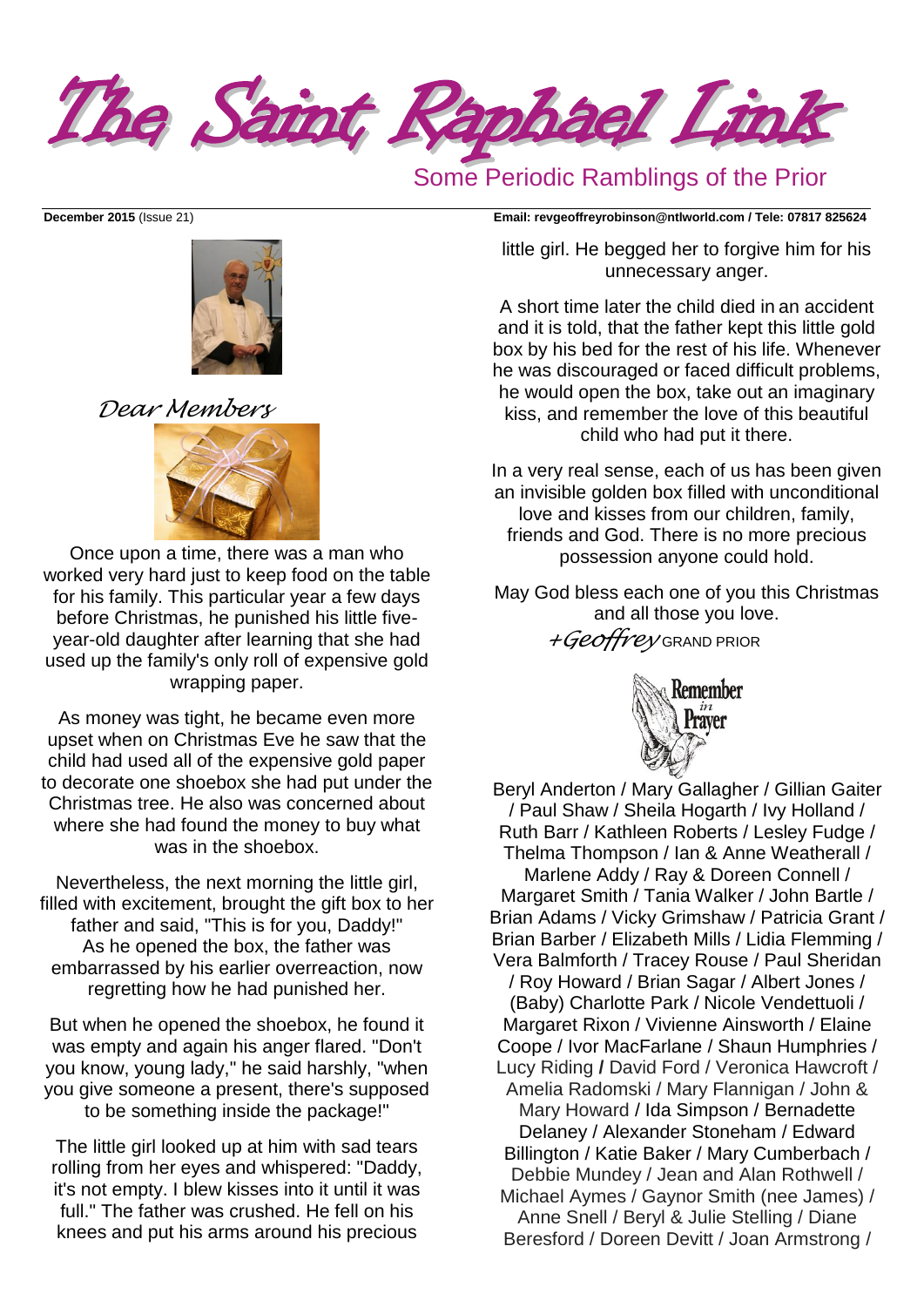Brigitte Duffet / Malcolm Corby / Eileen Duffy / Tony Kirby / Ronald Ball / Ian Cameron / Terry Duffy / Glyn Shipton, priest . Diane Shipton and parents Derek & Delia / Angela Billerness / Divina (Mill Hill in London) / Charlotte Ward.

Answers to Locations: 1. York Minster / 2, Big Ben in London / 3. Keele Hall Staffordshire.

### **Calendar of Saints**



**Saint Nicholas' Day**

Is observed on December 6 (in [Western](https://en.wikipedia.org/wiki/Western_Christian)  [Christian](https://en.wikipedia.org/wiki/Western_Christian) countries) and 19 December (in [Eastern Christian](https://en.wikipedia.org/wiki/Eastern_Christian) countries), it is the [feast](https://en.wikipedia.org/wiki/Feast_day)  [day](https://en.wikipedia.org/wiki/Feast_day) of [Saint Nicholas.](https://en.wikipedia.org/wiki/Saint_Nicholas) It is celebrated as a Christian festival with particular regard to his reputation as a bringer of gifts, as well as through the attendance at [mass](https://en.wikipedia.org/wiki/Mass_(liturgy)) or [worship](https://en.wikipedia.org/wiki/Service_of_worship)  [services.](https://en.wikipedia.org/wiki/Service_of_worship) In Europe, especially in "Germany and Poland, boys would dress as bishops begging alms for the poor." In Ukraine, children wait for St. Nicholas to come and to put a present under their pillows provided that the children were good during the year. Children who behaved badly may expect to find a twig or a piece of coal under their pillows. In the Netherlands, "Dutch children put out a clog filled with hay and a carrot for Saint Nicholas' horse. On Saint Nicholas' Day, gifts are tagged with personal humorous rhymes written by the sender." In the United States, one custom associated with Saint Nicholas Day is children leaving their shoes in the [foyer](https://en.wikipedia.org/wiki/Foyer) on Saint Nicholas Eve in hope that Saint Nicholas will place some coins on the [soles,](https://en.wikipedia.org/wiki/Sole_(shoe)) for them to awake to.

The American [Santa Claus,](https://en.wikipedia.org/wiki/Santa_Claus) as well as the British [Father Christmas,](https://en.wikipedia.org/wiki/Father_Christmas) derive from Saint Nicholas. "Santa Claus" is itself derived in part from the Dutch *[Sinterklaas](https://en.wikipedia.org/wiki/Sinterklaas)*, the saint's name in that language. However the gift giving associated with these descendant figures is associated with [Christmas Day](https://en.wikipedia.org/wiki/Christmas_Day) rather than Saint Nicholas Day itself

# **Story Corner**

"Merry Christmas to You, Mary Christmas" *That's what the former Mary Young will be hearing this holy season, after she married Brian Christmas recently*.

'It was meant to be,' Mary Christmas told her local newspaper. 'God has a sense of humour. What are the chances that it would ever happen?' She has found, however, that she is not alone. Mary Christmas has been working at Ancestry.com for three years and discovered there are as many as 100 other Mary Christmases in the United States. 'The last name of Christmas has its origins in Wales,' she said, 'It was given to people that were born on Christmas Day,' she continued.

### **Cook's Corner:**



#### **Ingredients**

8 small pears (such as Seckel or Forelle) 5 tbsp. honey / 3 tbsp. sugar / 1 strip orange zest / 1 strip lemon zest / 1 tsp. fresh lemon juice / 1 stick cinnamon / 1 vanilla bean /

1 bag fruit tea (tropical green or passion fruit) / 2¼ c. fresh or frozen cranberries,

#### **Directions**

- 1. Place pears in saucepan large enough to hold them snugly.
- 2.Add enough water (about 4 cups) to barely cover.
- 3. Add honey, sugar, orange and lemon zest, lemon juice, and cinnamon stick.
- 4. Using tip of paring knife, scrape vanilla seeds out of pod and add to pan.
- 5. Toss in pod and add tea bag. Bring to a boil over medium high heat, stirring until sugar has dissolved.
- 6. Reduce heat and simmer until pears are tender when pierced with tip of knife, about 10 minutes.
- 7. Add cranberries and return to simmer until they burst, about 3 minutes.
	- 8. Remove and discard tea bag.